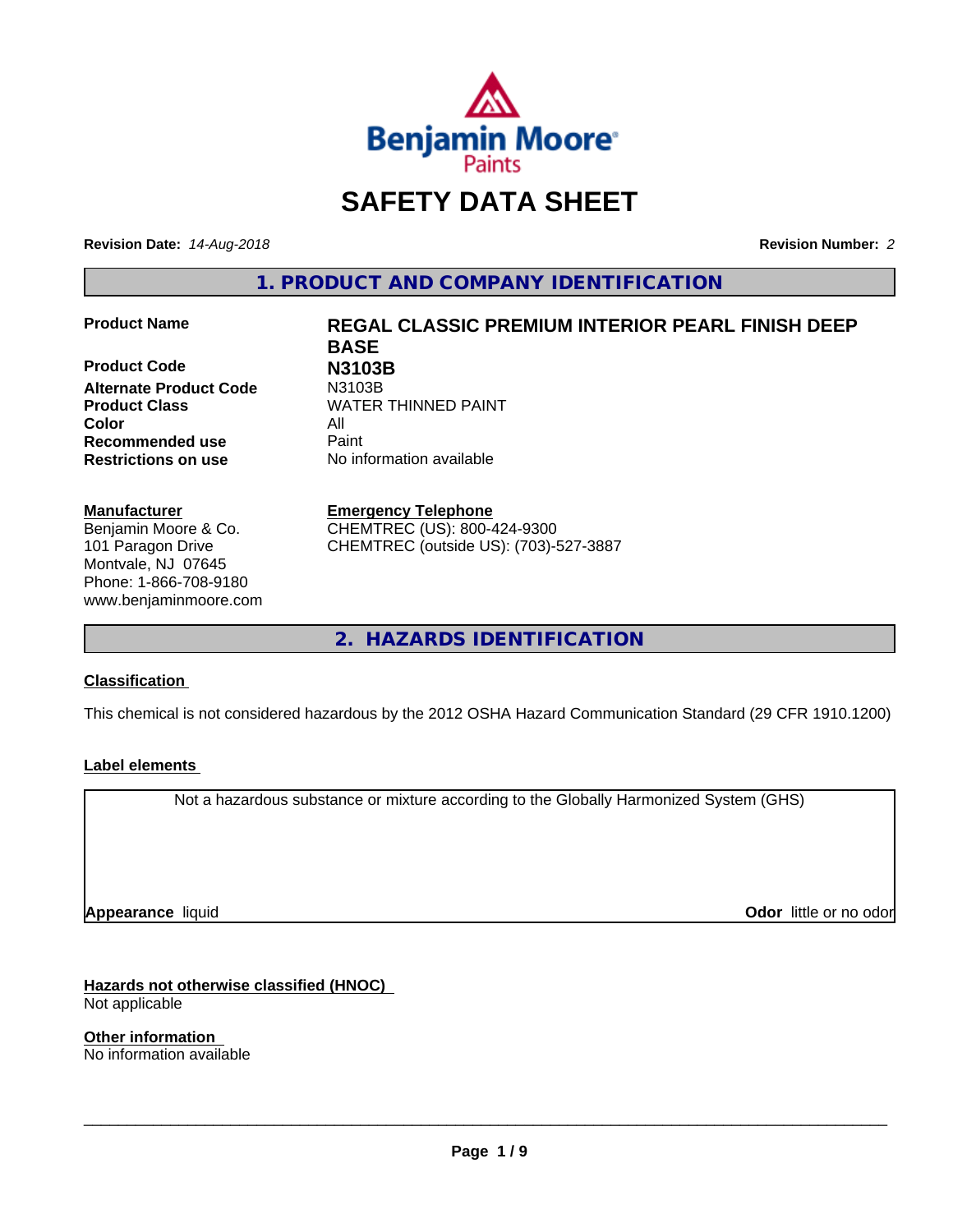# **3. COMPOSITION INFORMATION ON COMPONENTS**

| <b>Chemical name</b>                                                         | CAS No.       | Weight-% |
|------------------------------------------------------------------------------|---------------|----------|
| Kaolin                                                                       | 1332-58-7     |          |
| Titanium dioxide                                                             | 13463-67-7    |          |
| Propylene glycol                                                             | $57 - 55 - 6$ |          |
| Propanoic acid, 2-methyl-, monoester with<br>2,2,4-trimethyl-1,3-pentanediol | 25265-77-4    |          |
| Sodium C14-C16 olefin sulfonate                                              | 68439-57-6    |          |

|                                                  | 4. FIRST AID MEASURES                                                                                    |
|--------------------------------------------------|----------------------------------------------------------------------------------------------------------|
| <b>General Advice</b>                            | No hazards which require special first aid measures.                                                     |
| <b>Eye Contact</b>                               | Rinse thoroughly with plenty of water for at least 15 minutes and consult a<br>physician.                |
| <b>Skin Contact</b>                              | Wash off immediately with soap and plenty of water while removing all<br>contaminated clothes and shoes. |
| <b>Inhalation</b>                                | Move to fresh air. If symptoms persist, call a physician.                                                |
| Ingestion                                        | Clean mouth with water and afterwards drink plenty of water. Consult a physician<br>if necessary.        |
| <b>Most Important</b><br><b>Symptoms/Effects</b> | None known.                                                                                              |
| <b>Notes To Physician</b>                        | Treat symptomatically.                                                                                   |
|                                                  | 5. FIRE-FIGHTING MEASURES                                                                                |

| Use extinguishing measures that are appropriate to local<br>circumstances and the surrounding environment.                                   |
|----------------------------------------------------------------------------------------------------------------------------------------------|
| As in any fire, wear self-contained breathing apparatus<br>pressure-demand, MSHA/NIOSH (approved or equivalent)<br>and full protective gear. |
| Closed containers may rupture if exposed to fire or<br>extreme heat.                                                                         |
| No.                                                                                                                                          |
| No.                                                                                                                                          |
| Not applicable<br>Not applicable                                                                                                             |
|                                                                                                                                              |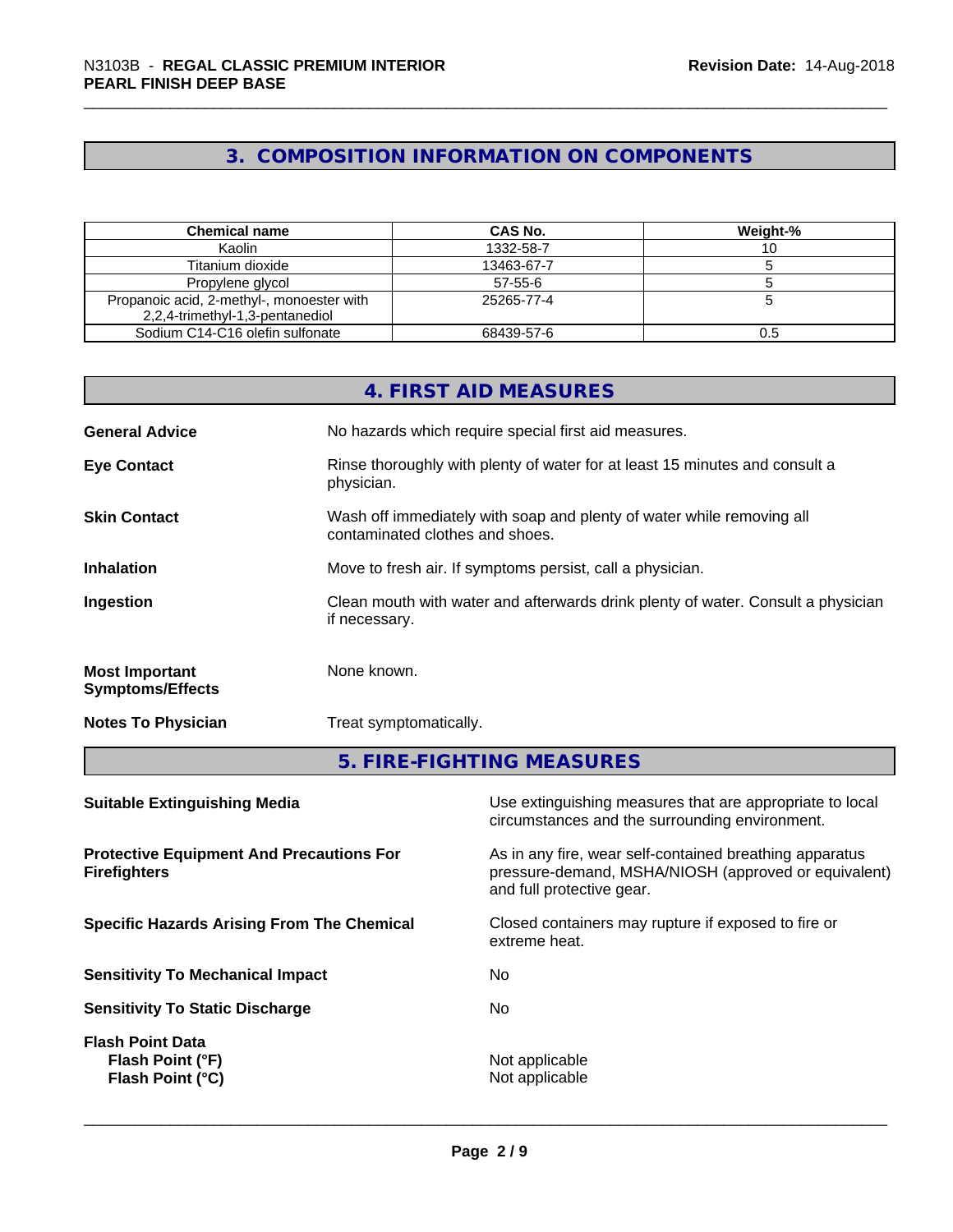| Method                                  |                                                               |                        | Not applicable                   |                                |
|-----------------------------------------|---------------------------------------------------------------|------------------------|----------------------------------|--------------------------------|
|                                         | <b>Flammability Limits In Air</b>                             |                        |                                  |                                |
|                                         | Lower flammability limit:<br><b>Upper flammability limit:</b> |                        | Not applicable<br>Not applicable |                                |
| <b>NFPA</b>                             | Health: 1                                                     | <b>Flammability: 0</b> | <b>Instability: 0</b>            | <b>Special: Not Applicable</b> |
| <b>NFPA Legend</b><br>0 - Not Hazardous |                                                               |                        |                                  |                                |

- 1 Slightly
- 
- 2 Moderate
- 3 High
- 4 Severe

*The ratings assigned are only suggested ratings, the contractor/employer has ultimate responsibilities for NFPA ratings where this system is used.*

*Additional information regarding the NFPA rating system is available from the National Fire Protection Agency (NFPA) at www.nfpa.org.*

# **6. ACCIDENTAL RELEASE MEASURES**

| <b>Personal Precautions</b>      | Avoid contact with skin, eyes and clothing. Ensure adequate ventilation.                                                                                                         |  |
|----------------------------------|----------------------------------------------------------------------------------------------------------------------------------------------------------------------------------|--|
| <b>Other Information</b>         | Prevent further leakage or spillage if safe to do so.                                                                                                                            |  |
| <b>Environmental precautions</b> | See Section 12 for additional Ecological Information.                                                                                                                            |  |
| <b>Methods for Cleaning Up</b>   | Soak up with inert absorbent material. Sweep up and shovel into suitable<br>containers for disposal.                                                                             |  |
|                                  | 7. HANDLING AND STORAGE                                                                                                                                                          |  |
| Handling                         | Avoid contact with skin, eyes and clothing. Avoid breathing vapors, spray mists or<br>sanding dust. In case of insufficient ventilation, wear suitable respiratory<br>equipment. |  |
| <b>Storage</b>                   | Keep container tightly closed. Keep out of the reach of children.                                                                                                                |  |
| <b>Incompatible Materials</b>    | No information available                                                                                                                                                         |  |
|                                  |                                                                                                                                                                                  |  |

**8. EXPOSURE CONTROLS/PERSONAL PROTECTION**

#### **Exposure Limits**

| <b>Chemical name</b> | <b>ACGIH TLV</b>                     | <b>OSHA PEL</b>                   |
|----------------------|--------------------------------------|-----------------------------------|
| Kaolin               | TWA<br>$\angle$ mg/m <sup>3</sup>    | - TWA<br>15 mg/m $3$              |
|                      |                                      | TWA<br>$5 \text{ ma/m}^3$ -       |
| Titanium dioxide     | <b>TWA</b><br>10 mg/m <sup>3</sup> - | <b>TWA</b><br>$15 \text{ ma/m}^3$ |

#### **Legend**

ACGIH - American Conference of Governmental Industrial Hygienists Exposure Limits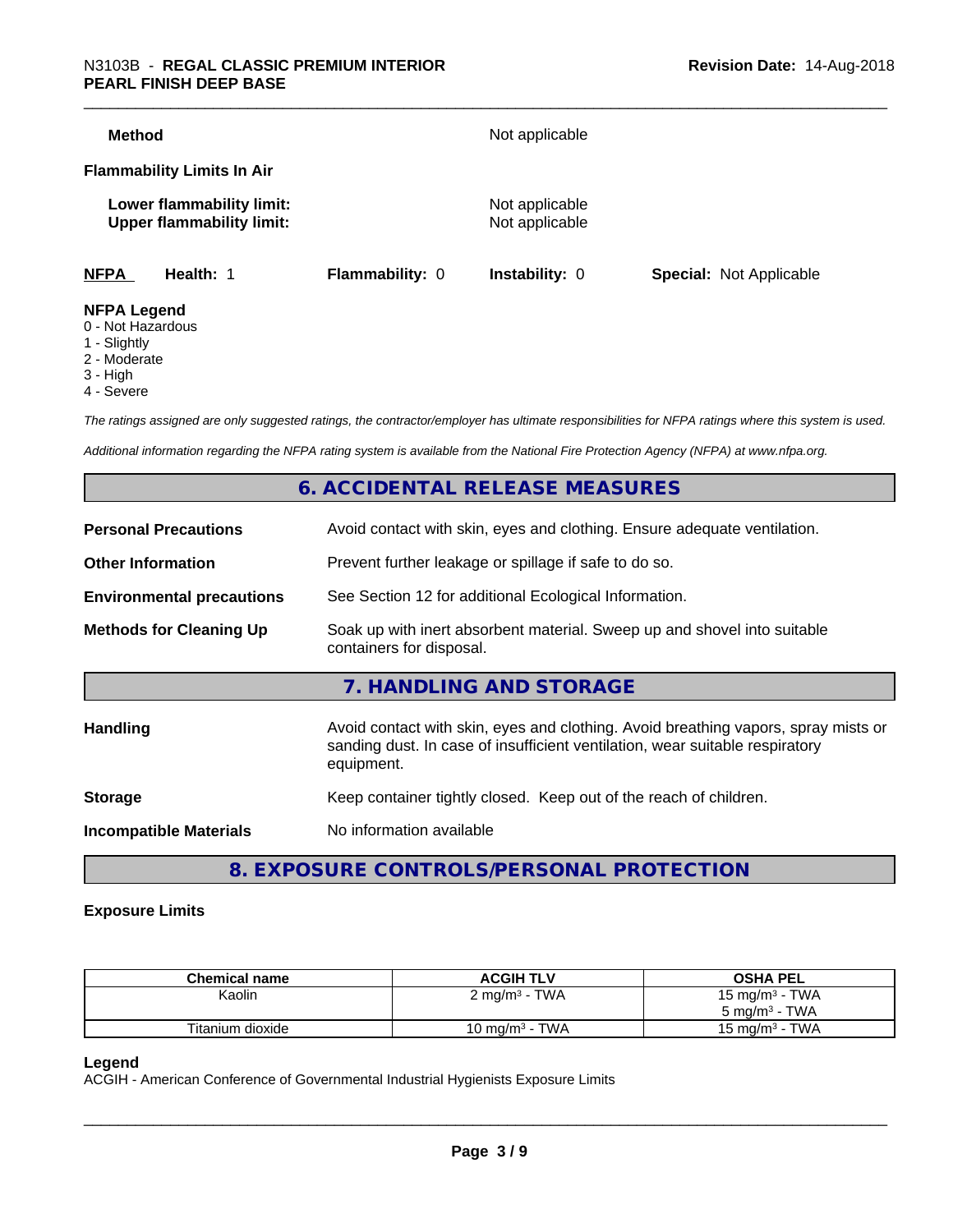OSHA - Occupational Safety & Health Administration Exposure Limits N/E - Not Established

| <b>Engineering Measures</b>          | Ensure adequate ventilation, especially in confined areas.                                                                          |  |  |  |  |
|--------------------------------------|-------------------------------------------------------------------------------------------------------------------------------------|--|--|--|--|
| <b>Personal Protective Equipment</b> |                                                                                                                                     |  |  |  |  |
| <b>Eye/Face Protection</b>           | Safety glasses with side-shields.                                                                                                   |  |  |  |  |
| <b>Skin Protection</b>               | Protective gloves and impervious clothing.                                                                                          |  |  |  |  |
| <b>Respiratory Protection</b>        | In case of insufficient ventilation wear suitable respiratory equipment.                                                            |  |  |  |  |
| <b>Hygiene Measures</b>              | Avoid contact with skin, eyes and clothing. Remove and wash contaminated<br>clothing before re-use. Wash thoroughly after handling. |  |  |  |  |

# **9. PHYSICAL AND CHEMICAL PROPERTIES**

| Appearance                           | liquid                   |
|--------------------------------------|--------------------------|
| Odor                                 | little or no odor        |
| <b>Odor Threshold</b>                | No information available |
| Density (Ibs/gal)                    | $9.4 - 9.8$              |
| <b>Specific Gravity</b>              | $1.12 - 1.17$            |
| рH                                   | No information available |
| <b>Viscosity (cps)</b>               | No information available |
| Solubility(ies)                      | No information available |
| <b>Water solubility</b>              | No information available |
| <b>Evaporation Rate</b>              | No information available |
| Vapor pressure @20 °C (kPa)          | No information available |
| Vapor density                        | No information available |
| Wt. % Solids                         | $40 - 50$                |
| Vol. % Solids                        | $30 - 40$                |
| Wt. % Volatiles                      | $50 - 60$                |
| Vol. % Volatiles                     | $60 - 70$                |
| <b>VOC Regulatory Limit (g/L)</b>    | < 150                    |
| <b>Boiling Point (°F)</b>            | 212                      |
| <b>Boiling Point (°C)</b>            | 100                      |
| <b>Freezing Point (°F)</b>           | 32                       |
| <b>Freezing Point (°C)</b>           | 0                        |
| Flash Point (°F)                     | Not applicable           |
| Flash Point (°C)                     | Not applicable           |
| <b>Method</b>                        | Not applicable           |
| <b>Flammability (solid, gas)</b>     | Not applicable           |
| <b>Upper flammability limit:</b>     | Not applicable           |
| Lower flammability limit:            | Not applicable           |
| <b>Autoignition Temperature (°F)</b> | No information available |
| <b>Autoignition Temperature (°C)</b> | No information available |
| Decomposition Temperature (°F)       | No information available |
| Decomposition Temperature (°C)       | No information available |
| <b>Partition coefficient</b>         | No information available |

# **10. STABILITY AND REACTIVITY**

**Reactivity Not Applicable** Not Applicable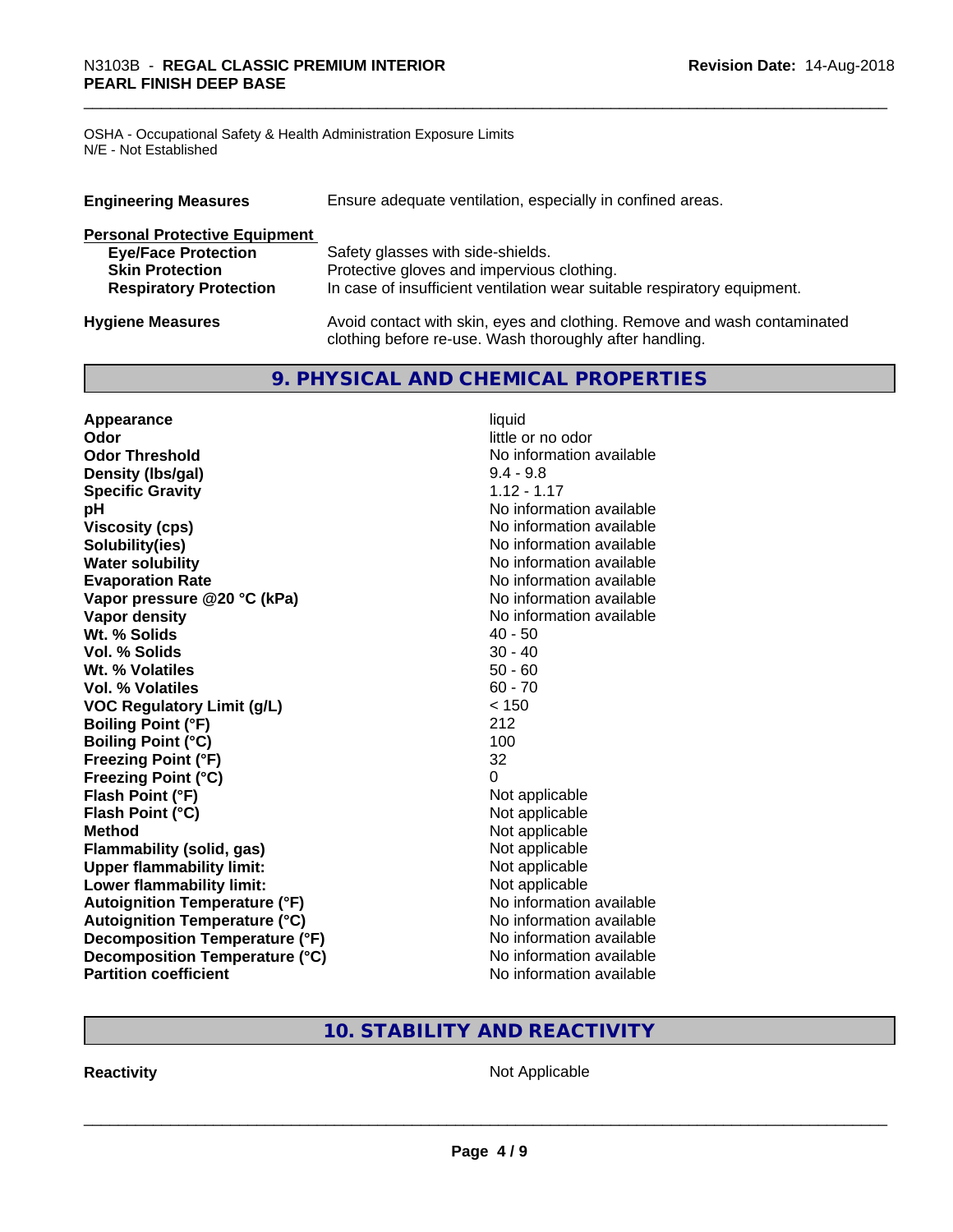| <b>Chemical Stability</b>               | Stable under normal conditions.          |
|-----------------------------------------|------------------------------------------|
| <b>Conditions to avoid</b>              | Prevent from freezing.                   |
| <b>Incompatible Materials</b>           | No materials to be especially mentioned. |
| <b>Hazardous Decomposition Products</b> | None under normal use.                   |
| Possibility of hazardous reactions      | None under normal conditions of use.     |

# **11. TOXICOLOGICAL INFORMATION**

| <b>Product Information</b>               |                                                                                            |
|------------------------------------------|--------------------------------------------------------------------------------------------|
| Information on likely routes of exposure |                                                                                            |
| <b>Principal Routes of Exposure</b>      | Eye contact, skin contact and inhalation.                                                  |
| <b>Acute Toxicity</b>                    |                                                                                            |
| <b>Product Information</b>               | No information available                                                                   |
|                                          | Symptoms related to the physical, chemical and toxicological characteristics               |
| <b>Symptoms</b>                          | No information available                                                                   |
|                                          | Delayed and immediate effects as well as chronic effects from short and long-term exposure |
| Eye contact                              | May cause slight irritation.                                                               |
| <b>Skin contact</b>                      | Substance may cause slight skin irritation. Prolonged or repeated contact may dry          |
| <b>Inhalation</b>                        | skin and cause irritation.<br>May cause irritation of respiratory tract.                   |
| Ingestion                                | Ingestion may cause gastrointestinal irritation, nausea, vomiting and diarrhea.            |
| <b>Sensitization</b>                     | No information available                                                                   |
| <b>Neurological Effects</b>              | No information available.                                                                  |
| <b>Mutagenic Effects</b>                 | No information available.                                                                  |
| <b>Reproductive Effects</b>              | No information available.                                                                  |
| <b>Developmental Effects</b>             | No information available.                                                                  |
| <b>Target organ effects</b>              | No information available.                                                                  |
| <b>STOT - single exposure</b>            | No information available.                                                                  |
| <b>STOT - repeated exposure</b>          | No information available.                                                                  |
| Other adverse effects                    | No information available.                                                                  |
| <b>Aspiration Hazard</b>                 | No information available                                                                   |
| <b>Numerical measures of toxicity</b>    |                                                                                            |
|                                          | The following values are calculated based on chapter 3.1 of the GHS document               |
| <b>ATEmix (oral)</b>                     | 34983 mg/kg                                                                                |
| <b>ATEmix (dermal)</b>                   | 404898                                                                                     |
| <b>Component Information</b>             |                                                                                            |

**Kaolin**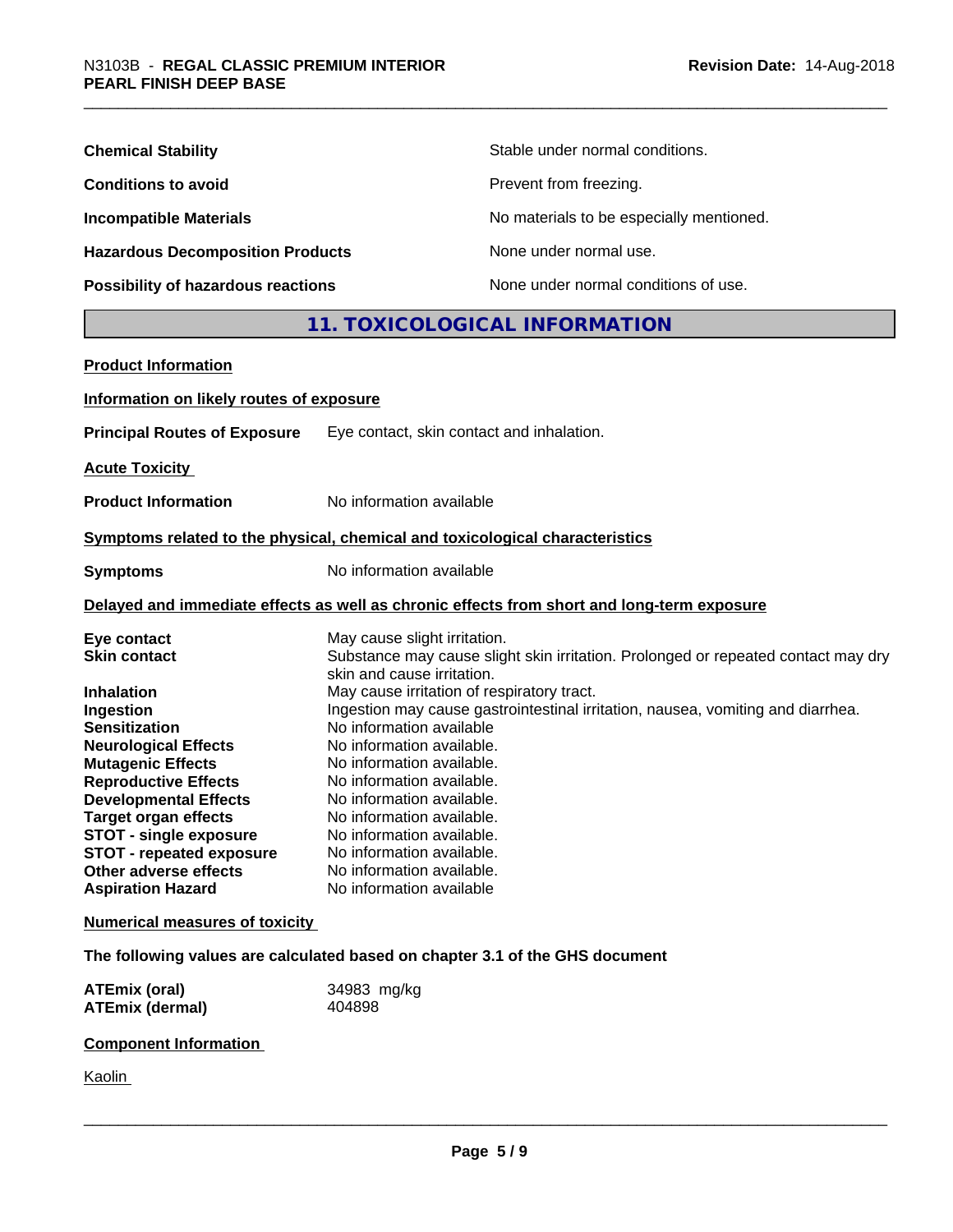LD50 Oral: > 5000 mg/kg (Rat) Titanium dioxide LD50 Oral: > 10000 mg/kg (Rat) Propylene glycol LD50 Oral: 20000 mg/kg (Rat) LD50 Dermal: 20800 mg/kg (Rabbit)

#### **Carcinogenicity**

*The information below indicateswhether each agency has listed any ingredient as a carcinogen:.*

| <b>Chemical</b><br>name            | <b>IARC</b>                    | <b>NTP</b> | ດເ⊔∧<br>∪J∏≁ |
|------------------------------------|--------------------------------|------------|--------------|
|                                    | . .<br>2B<br>Human<br>Possible |            | Listed       |
| .<br>. dioxide .<br><b>itanium</b> | Carcinogen                     |            |              |

• Although IARC has classified titanium dioxide as possibly carcinogenic to humans (2B), their summary concludes: "No significant exposure to titanium dioxide is thought to occur during the use of products in which titanium dioxide is bound to other materials, such as paint."

#### **Legend**

IARC - International Agency for Research on Cancer NTP - National Toxicity Program OSHA - Occupational Safety & Health Administration

**12. ECOLOGICAL INFORMATION**

### **Ecotoxicity Effects**

The environmental impact of this product has not been fully investigated.

#### **Product Information**

#### **Acute Toxicity to Fish**

No information available

#### **Acute Toxicity to Aquatic Invertebrates**

No information available

#### **Acute Toxicity to Aquatic Plants**

No information available

#### **Persistence / Degradability**

No information available.

#### **Bioaccumulation**

There is no data for this product.

#### **Mobility in Environmental Media**

No information available.

#### **Ozone**

No information available

#### **Component Information**

#### **Acute Toxicity to Fish**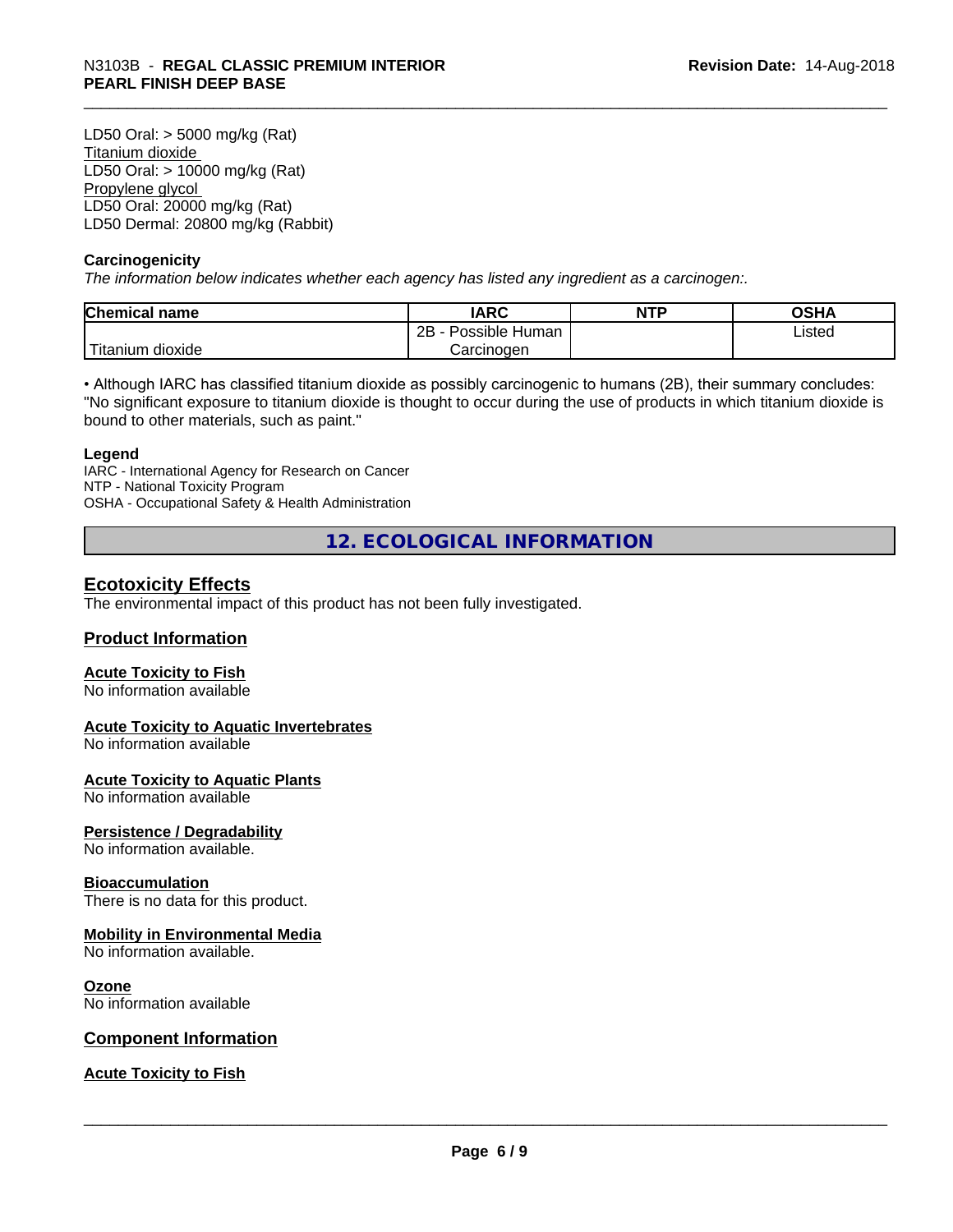Titanium dioxide  $LC50:$  > 1000 mg/L (Fathead Minnow - 96 hr.) Propylene glycol LC50: 710 mg/L (Fathead Minnow - 96 hr.)

#### **Acute Toxicity to Aquatic Invertebrates**

Propylene glycol EC50: > 10000 mg/L (Daphnia magna - 24 hr.)

#### **Acute Toxicity to Aquatic Plants**

No information available

| 13. DISPOSAL CONSIDERATIONS |  |
|-----------------------------|--|
|                             |  |

| Dispose of in accordance with federal, state, and local regulations. Local<br><b>Waste Disposal Method</b><br>requirements may vary, consult your sanitation department or state-designated<br>environmental protection agency for more disposal options. |                                   |  |
|-----------------------------------------------------------------------------------------------------------------------------------------------------------------------------------------------------------------------------------------------------------|-----------------------------------|--|
|                                                                                                                                                                                                                                                           | <b>14. TRANSPORT INFORMATION</b>  |  |
| <b>DOT</b>                                                                                                                                                                                                                                                | Not regulated                     |  |
| <b>ICAO/IATA</b>                                                                                                                                                                                                                                          | Not regulated                     |  |
| <b>IMDG / IMO</b>                                                                                                                                                                                                                                         | Not regulated                     |  |
|                                                                                                                                                                                                                                                           | <b>15. REGULATORY INFORMATION</b> |  |

#### **International Inventories**

| <b>TSCA: United States</b> | Yes - All components are listed or exempt. |
|----------------------------|--------------------------------------------|
| DSL: Canada                | Yes - All components are listed or exempt. |

### **Federal Regulations**

#### **SARA 311/312 hazardous categorization**

| Acute health hazard               | Nο |  |
|-----------------------------------|----|--|
| Chronic Health Hazard             | N٥ |  |
| Fire hazard                       | N٥ |  |
| Sudden release of pressure hazard | Nο |  |
| Reactive Hazard                   | N٥ |  |

#### **SARA 313**

Section 313 of Title III of the Superfund Amendments and Reauthorization Act of 1986 (SARA). This product contains a chemical or chemicals which are subject to the reporting requirements of the Act and Title 40 of the Code of Federal Regulations, Part 372: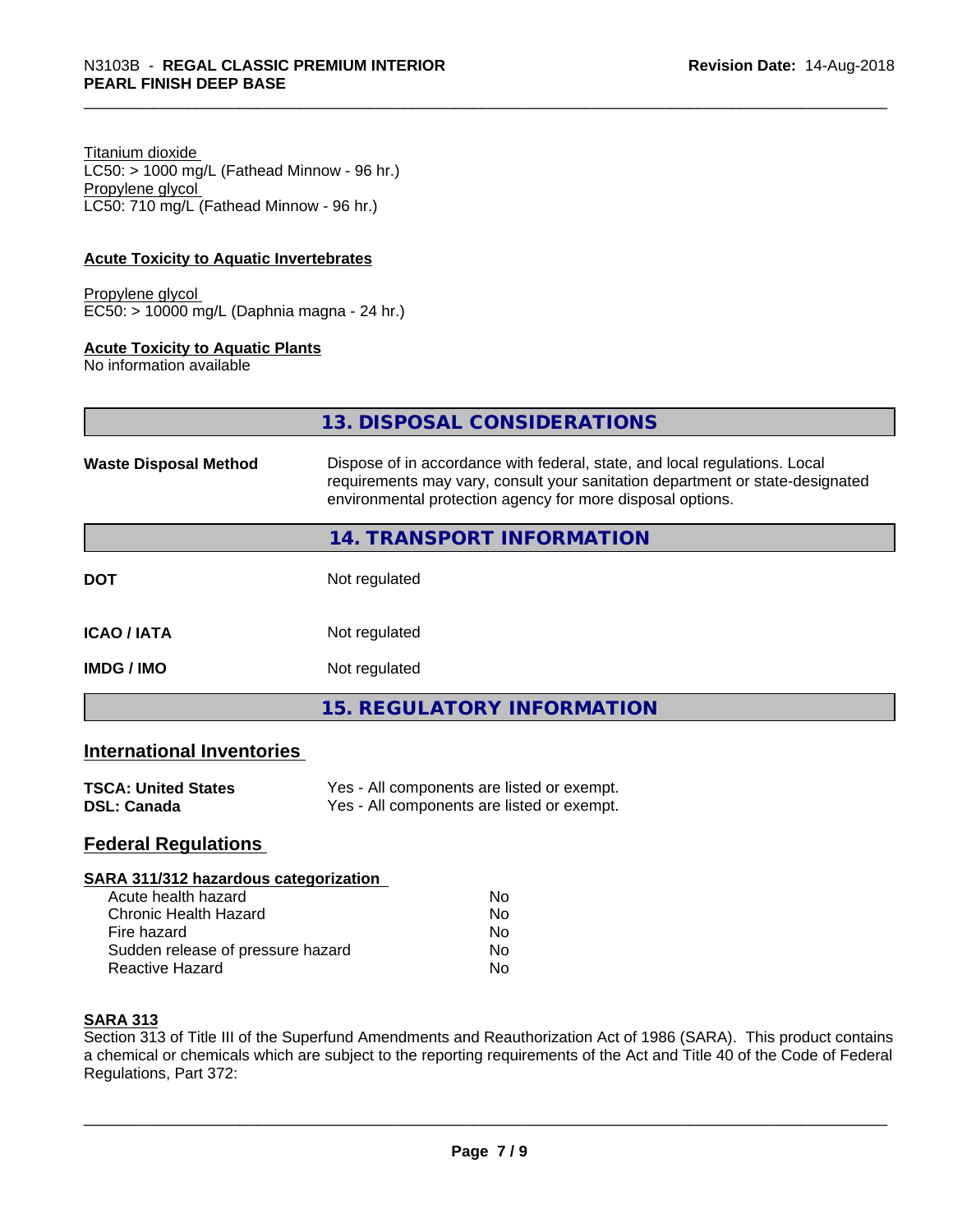#### *None*

#### **Clean Air Act,Section 112 Hazardous Air Pollutants (HAPs) (see 40 CFR 61)**

This product contains the following HAPs:

*None*

# **US State Regulations**

#### **California Proposition 65**

**AN** WARNING: Cancer and Reproductive Harm– www.P65warnings.ca.gov

#### **State Right-to-Know**

| Chemical<br>name              | - -<br><b>Massachusetts</b> | Jersev<br><b>N</b> QW<br>IVUV | <b>ennsvlvania</b> |
|-------------------------------|-----------------------------|-------------------------------|--------------------|
| Kaolir                        |                             |                               |                    |
| $\sim$<br>Titanium<br>dioxide |                             |                               |                    |

**Legend**

X - Listed

# **16. OTHER INFORMATION**

| HMIS - | Health: 1 | <b>Flam</b> |
|--------|-----------|-------------|
|        |           |             |

**Hytherm Health: PPE: - Reactivity: 0 <b>PPE:** -

#### **HMIS Legend**

- 0 Minimal Hazard
- 1 Slight Hazard
- 2 Moderate Hazard
- 3 Serious Hazard
- 4 Severe Hazard
- \* Chronic Hazard

X - Consult your supervisor or S.O.P. for "Special" handling instructions.

*Note: The PPE rating has intentionally been left blank. Choose appropriate PPE that will protect employees from the hazards the material will present under the actual normal conditions of use.*

*Caution: HMISÒ ratings are based on a 0-4 rating scale, with 0 representing minimal hazards or risks, and 4 representing significant hazards or risks. Although HMISÒ ratings are not required on MSDSs under 29 CFR 1910.1200, the preparer, has chosen to provide them. HMISÒ ratings are to be used only in conjunction with a fully implemented HMISÒ program by workers who have received appropriate HMISÒ training. HMISÒ is a registered trade and service mark of the NPCA. HMISÒ materials may be purchased exclusively from J. J. Keller (800) 327-6868.*

 **WARNING!** If you scrape, sand, or remove old paint, you may release lead dust. LEAD IS TOXIC. EXPOSURE TO LEAD DUST CAN CAUSE SERIOUS ILLNESS, SUCH AS BRAIN DAMAGE, ESPECIALLY IN CHILDREN. PREGNANT WOMEN SHOULD ALSO AVOID EXPOSURE.Wear a NIOSH approved respirator to control lead exposure. Clean up carefully with a HEPA vacuum and a wet mop. Before you start, find out how to protect yourself and your family by contacting the National Lead Information Hotline at 1-800-424-LEAD or log on to www.epa.gov/lead.